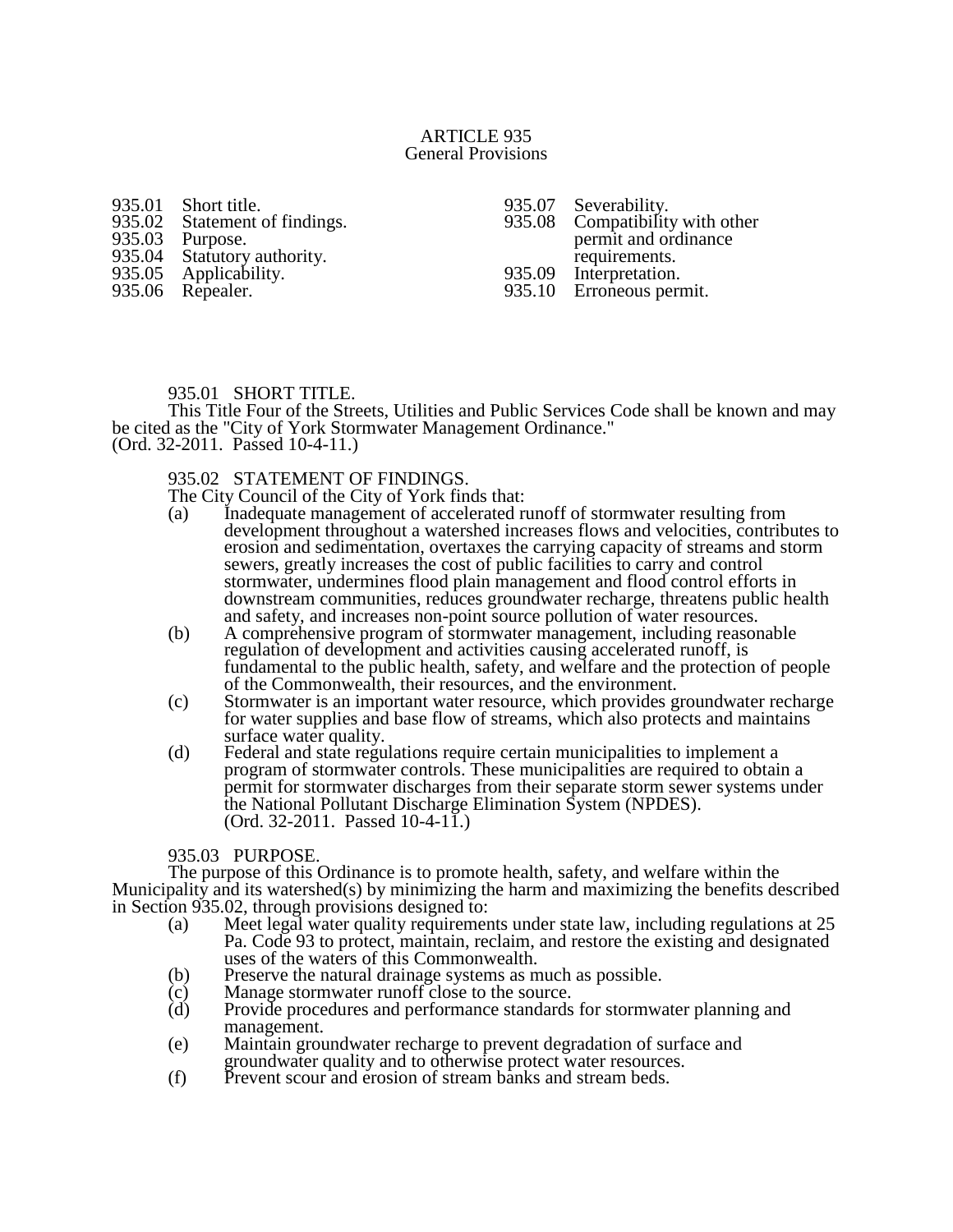- (g) Provide proper operation and maintenance of all SWM BMPs that are implemented within the municipality.
- (h) Provide standards to meet NPDES permit requirements. (Ord. 32-2011. Passed 10-4-11.)
- 935.04 STATUTORY AUTHORITY.

(a) Primary Authority: The Municipality is empowered to regulate land use activities that affect stormwater impacts by the authority of the Third Class City Code and the Act of October 4, 1978, P.L. 864 (Act 167), 32 P.S. Section 680.1, et seq., as amended, the "Stormwater Management Act."

(b) Secondary Authority: The Municipality is also empowered to regulate land use activities that affect runoff by the authority of the Act of July 31, 1968, P.L. 805, No. 247, The Pennsylvania Municipalities Planning Code, as amended. (Ord. 32-2011. Passed 10-4-11.)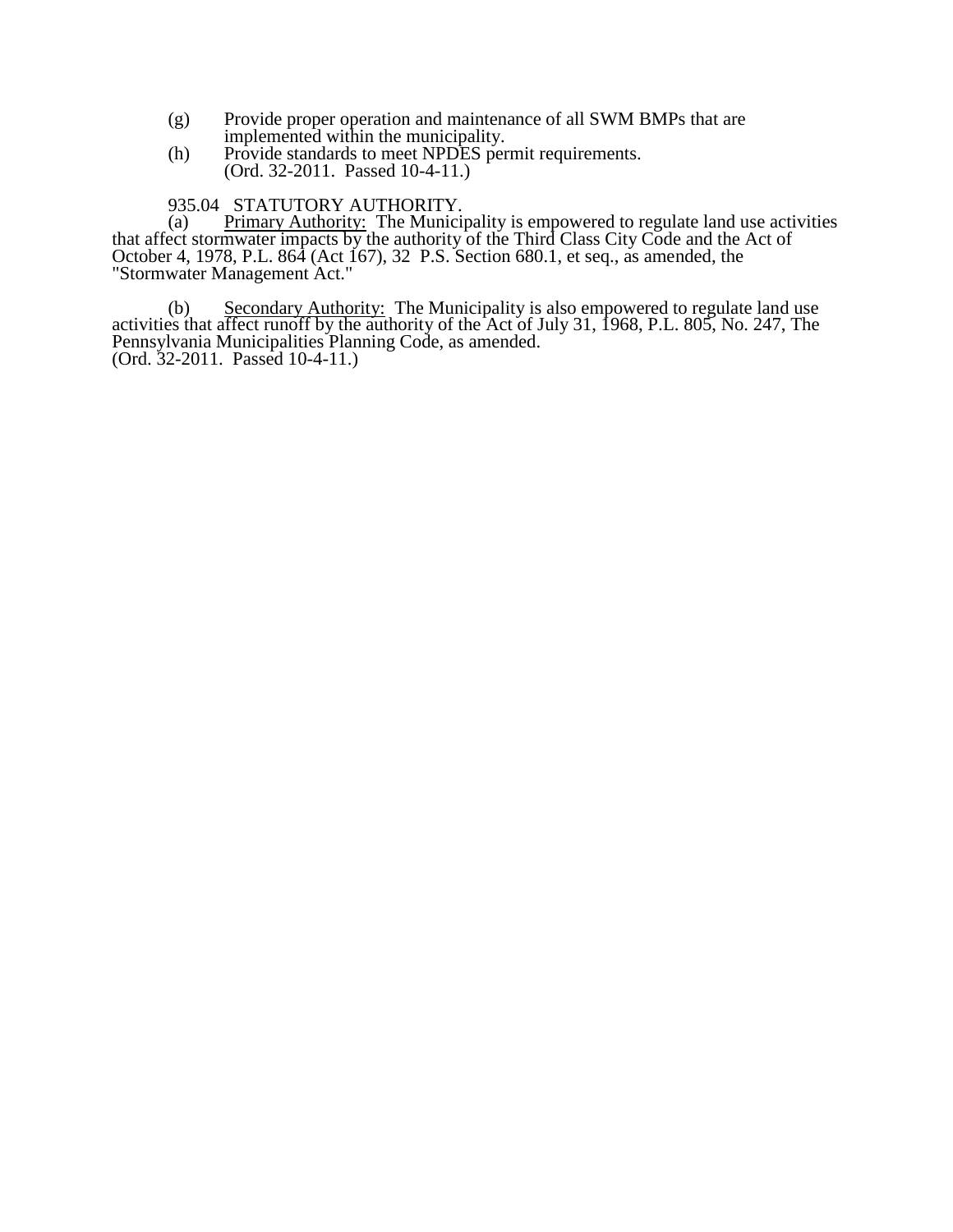# 935.05 APPLICABILITY.

All regulated activities and all activities that may affect stormwater runoff, including land development and earth disturbance activity, are subject to regulation by this article. Article 942, Detention and Elimination of Illicit Discharges to the Municipal Separate Storm Sewer System, shall be applicable to all water entering the storm drain system of the Municipality generated on any developed and undeveloped lands unless explicitly exempted by the Municipality. (Ord. 32- 2011. Passed 10-4-11.)

## 935.06 REPEALER.

Any other ordinance provision or regulation of the Municipality inconsistent with any of the provisions of this Ordinance is hereby repealed to give this Ordinance full force and effect to the extent of the inconsistency only.

(Ord. 32-2011. Passed 10-4-11.)

## 935.07 SEVERABILITY.

In the event that a court of competent jurisdiction declares any section, clause or provision of this Ordinance invalid, such decision shall not affect the validity of any of the remaining sections, clauses or provisions of this Ordinance. (Ord. 32-2011. Passed 10-4-11.)

#### 935.08 COMPATIBILITY WITH OTHER PERMIT AND ORDINANCE REQUIREMENTS.

Permits and approvals issued pursuant to this Ordinance do not relieve the applicant of the responsibility to secure required permits or approvals for activities regulated by any other applicable code, rule, act or ordinance. If more stringent requirements concerning regulation of stormwater or erosion and sedimentation control are contained in another code, rule, act or ordinance, the more stringent regulations shall apply  $(Ord. 32-2011.$  Passed  $10-4-11.$ )

# 935.09 INTERPRETATION.

Unless otherwise expressly stated, the succeeding shall, for the purposes of this Ordinance, be interpreted in the following manner:<br>(a) Words used in the present tense also

- (a) Words used in the present tense also imply the future tense.<br>
(b) Words used in the singular imply the plural, and vice versa.
- $\overrightarrow{b}$  Words used in the singular imply the plural, and vice versa.<br>  $\overrightarrow{c}$  Words of masculine gender include feminine gender, and vie
- (c) Words of masculine gender include feminine gender, and vice versa.
- (d) The words and abbreviation "includes," "including," "shall include," "such as," and "e.g." are not limited to the specific example(s) given but are intended to extend the word's or words' meaning(s) to all other instances of like kind and character.
- (e) The words "person", "applicant", or "developer" include, a partnership, corporation, or other legal entity, as well as an individual.
- (f) The words "shall", "required", or "must" are mandatory; the words "may" and "should" are permissive. (Ord. 32-2011. Passed 10-4-11.)